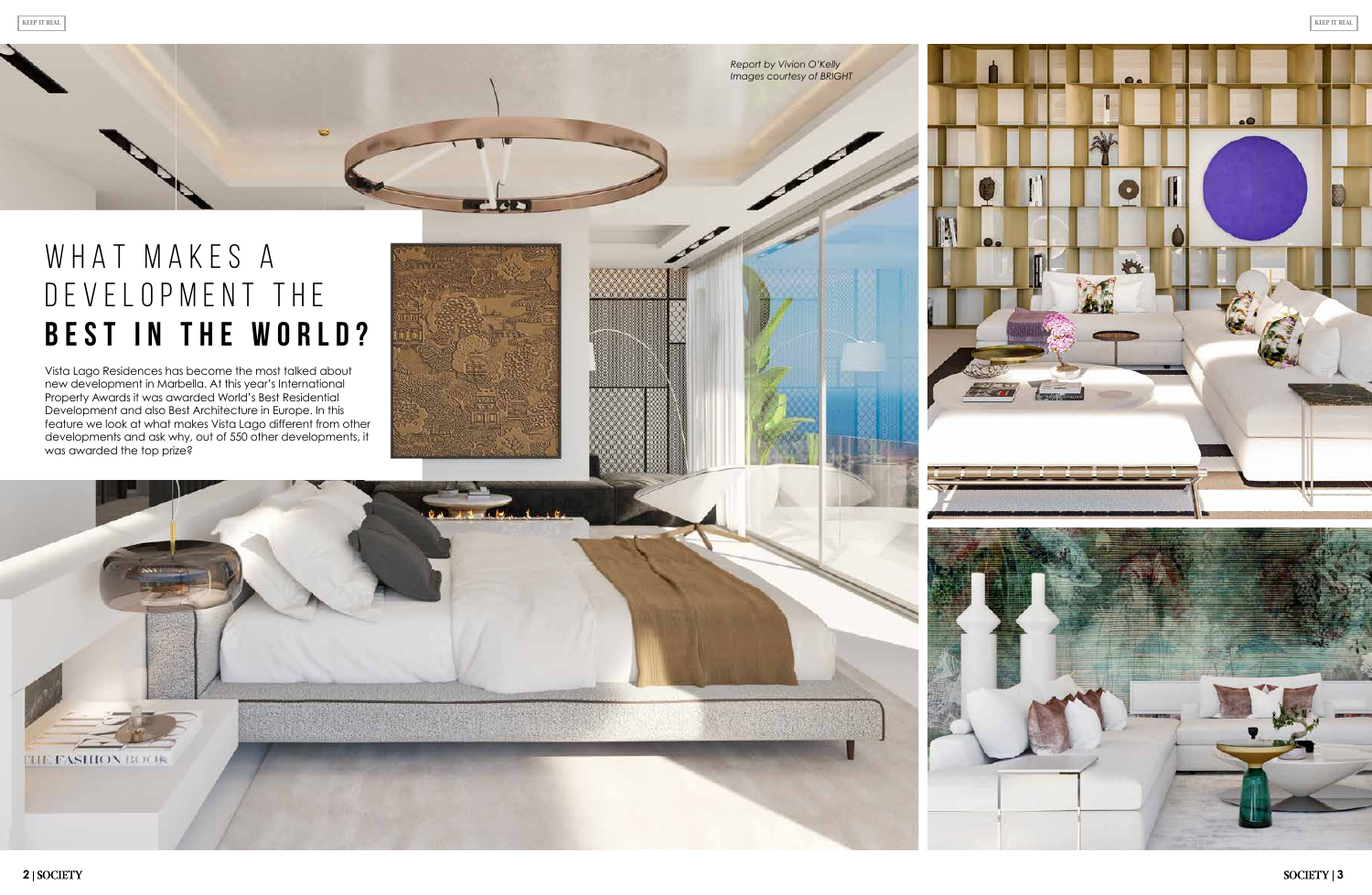### **WHAT MAKES VISTA Lago different?**



We asked this question to Jason Harris, CEO of UDesign, who together with Gonzalez & Jacobsen, are the architects responsible for Vista Lago, he said: "There is no one main difference, because architectural creativity and innovation in all directions have been the driving forces in our approach from the very start. We designed each Vista Lago villa as a rich tableau of form and texture that sits perfectly on its own plot, integrated into the landscape, making it look as if it has always been there."

### **Locations and amenities**

Vista Lago is a gated community within a gated community, located in the country club estate of Real de La Quinta. It overlooks Marbella and the Mediterranean Sea, with views of the Rock of Gibraltar and Africa beyond. At no more than 15 minutes' drive from the famous Golden Mile, this makes it an exceptional location in an exceptional part of Spain. The unique setting boasts one of the largest man-made lakes on the Costa del Sol, with a full range of water sports available, also featuring an exclusive golf course with wellness centre and spa, tennis and paddle tennis, a boutique hotel, equestrian centre, shops and top-end restaurant.



### **Design comes first**

Design is the key word in Vista Lago, and it goes well beyond the design of each actual home. All are designed differently, which is quite unique in even the most luxurious of developments, and built to the highest standards possible. Each villa has a generous plot, and having been built on the highest plot in Real de La Quinta, none is overlooked by any other. Building density was sacrificed for the benefit of space, exceptional views and total privacy, but this does not translate to a lack of space. No wasted space in hallways and corridors, an absence of walls where one would normally expect to find them, a house that works just as well outside as in.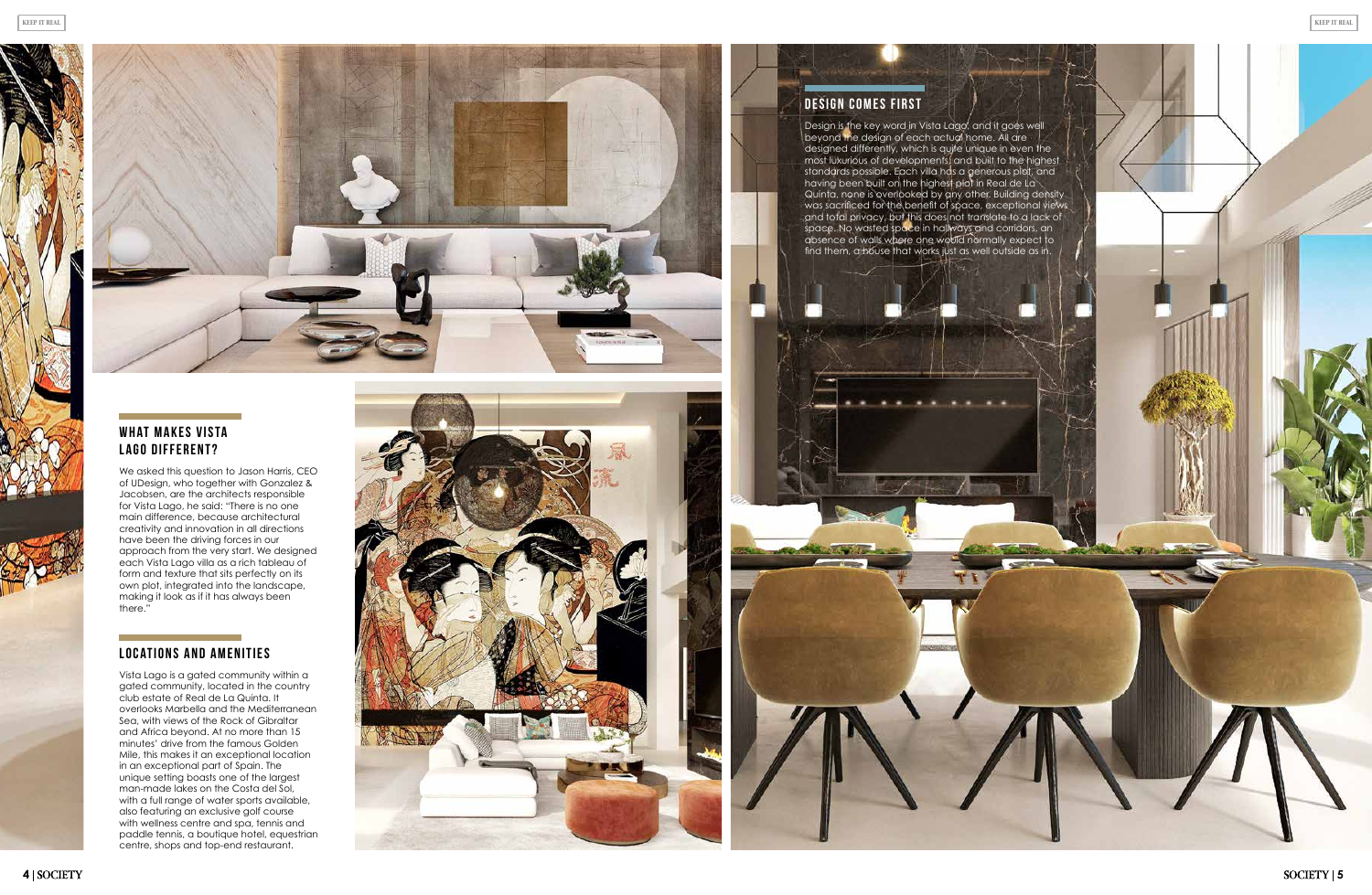# *KEEP IT REAL KEEP IT REAL*

### **Bespoke homes**

Each villa will be built to each client's preference, reflecting their way of life, personal taste and family circumstances. Residents will be able to pick and choose individually tailored designs as they wish in a wide variety of ways, from saunas to fully-equipped spas, home offices, gymnasiums and multi-use basements being just some of the options available.

### **Architectural innovations**

The design of Vista Lago incorporates a plethora of architectural innovations. One of these innovations are the distinctive beams that wrap around the hallway of each villa – they are not just a beautiful design feature. Once the floorto-ceiling windows in the living area are fully opened, they slide into special glass walls in the hallway, giving unrestricted views in the lounge and creating a light-filled hallway that also has unrestricted views to the sea.

### **COMPLETE PRIVACY for each villa**

### **Little big details**

Showers with built-in spaces for your bathroom goodies, kitchen surfaces that charge your iPhone, unnoticeable but ample storage spaces, glass walls that slide away at the touch of a button, and many other seemingly minor design elements that, in fact, change your life.





A layout was created for the living area that would maximise the views – so whether standing in the kitchen, sitting at the dining table, relaxing on the sofa or sunbathing on the terrace, the view is ever-present. Every area of the lounge and terrace looks straight out to the sea.

Each villa has not only visual privacy but also audio privacy. A future owner, relaxing in their living room or on their terrace, will have a clear sea view without seeing any of the other villas. When talking on their own terrace, they won't be able to hear other owners chatting on their terraces. Essentially, the villas are designed in such a way that owners will be completely oblivious to their neighbours.



ary 1